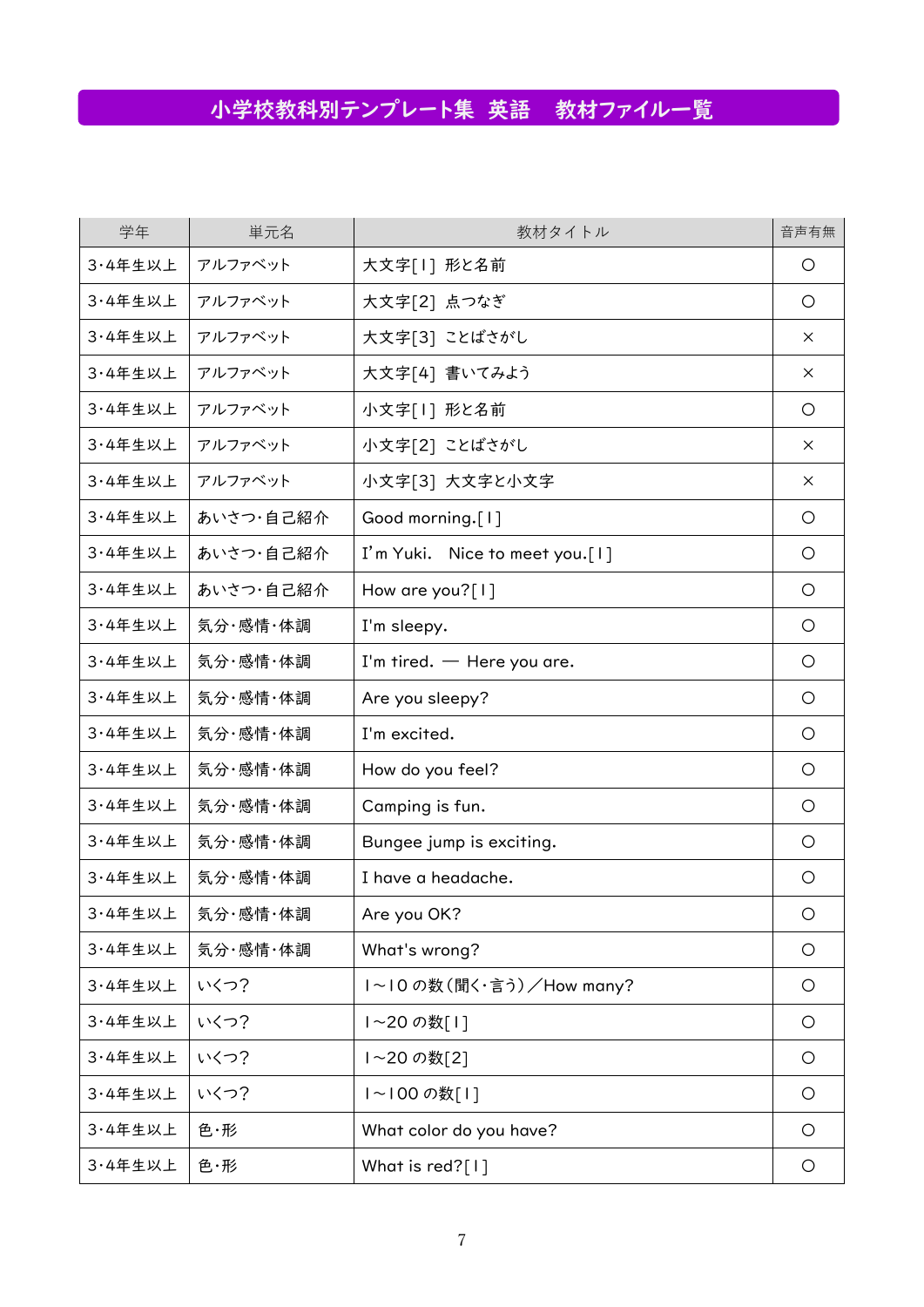| 学年       | 単元名         | 教材タイトル                                     | 音声有無       |
|----------|-------------|--------------------------------------------|------------|
| 3·4年生以上  | これはなに?      | This is a tomato. That is an apple.        | O          |
| 3·4年生以上  | これはなに?      | What is this? $-$ It is a cup.             | O          |
| 3·4年生以上  | これはなに?      | These are ladybugs. Those are butterflies. | O          |
| 3·4年生以上  | 天気·寒暖       | It is hot. My water bottle, please.        | $\circ$    |
| 3·4年生以上  | 好きなもの       | I like sports.[1]                          | O          |
| 3·4年生以上  | 好きなもの       | I don't like snakes.[1]                    | O          |
| 3·4年生以上  | 好きなもの       | Do you like sushi?[1]                      | O          |
| 3·4年生以上  | 好きなもの       | What fruits do you like?                   | $\circ$    |
| 3·4年生以上  | やってごらん      | Touch the shoulders.[1]                    | $\circ$    |
| 3·4年生以上  | やってごらん      | Sing together.                             | O          |
| 3·4年生以上  | やってごらん      | Walk! Don't run.                           | $\bigcirc$ |
| 3·4年生以上  | やってごらん      | Wash your face.                            | $\circ$    |
| 3·4年生以上  | やってごらん      | I wake up.                                 | $\bigcirc$ |
| 3·4年生以上  | やってごらん      | Put my fork on the table.                  | $\bigcirc$ |
| 3·4年生以上  | やってごらん      | Put the books on your bookshelf.           | O          |
| 3·4年生以上  | やってごらん      | Put one melon by the apple.                | O          |
| 3·4年生以上  | だれかな?       | Who are you?                               | O          |
| 3·4年生以上  | どこかな?       | Where is my pencil?                        | O          |
| 3·4年生以上  | どこかな?       | Where is Sakura?                           | $\circ$    |
| 3·4年生以上  | どこかな?       | Where are you from?[1]                     | $\circ$    |
| 3·4年生以上  | どこかな?       | Where is it from? $[1]$                    | O          |
| 3·4年生以上  | スケジュール      | What time is it now?[1]                    | O          |
| 3·4年生以上  | スケジュール      | What day is it today?[1]                   | $\circ$    |
| 3·4年生以上  | ほしいもの,したいこと | I want a new T-shirt.                      | $\circ$    |
| 3·4年生以上  | だれの?        | Whose are these?[1]                        | $\circ$    |
| 3·4年生以上  | 今していること     | Who is running in the gym?                 | $\circ$    |
| $5.6$ 年生 | アルファベット     | 小文字[4] 書いてみよう                              | $\times$   |
| $5.6$ 年生 | アルファベット     | 小文字[5] 名前を書こう                              | $\times$   |
| $5.6$ 年生 | アルファベット     | 音と文字[1] b, m, p                            | O          |
| $5.6$ 年生 | アルファベット     | 音と文字[2] d, t, n                            | O          |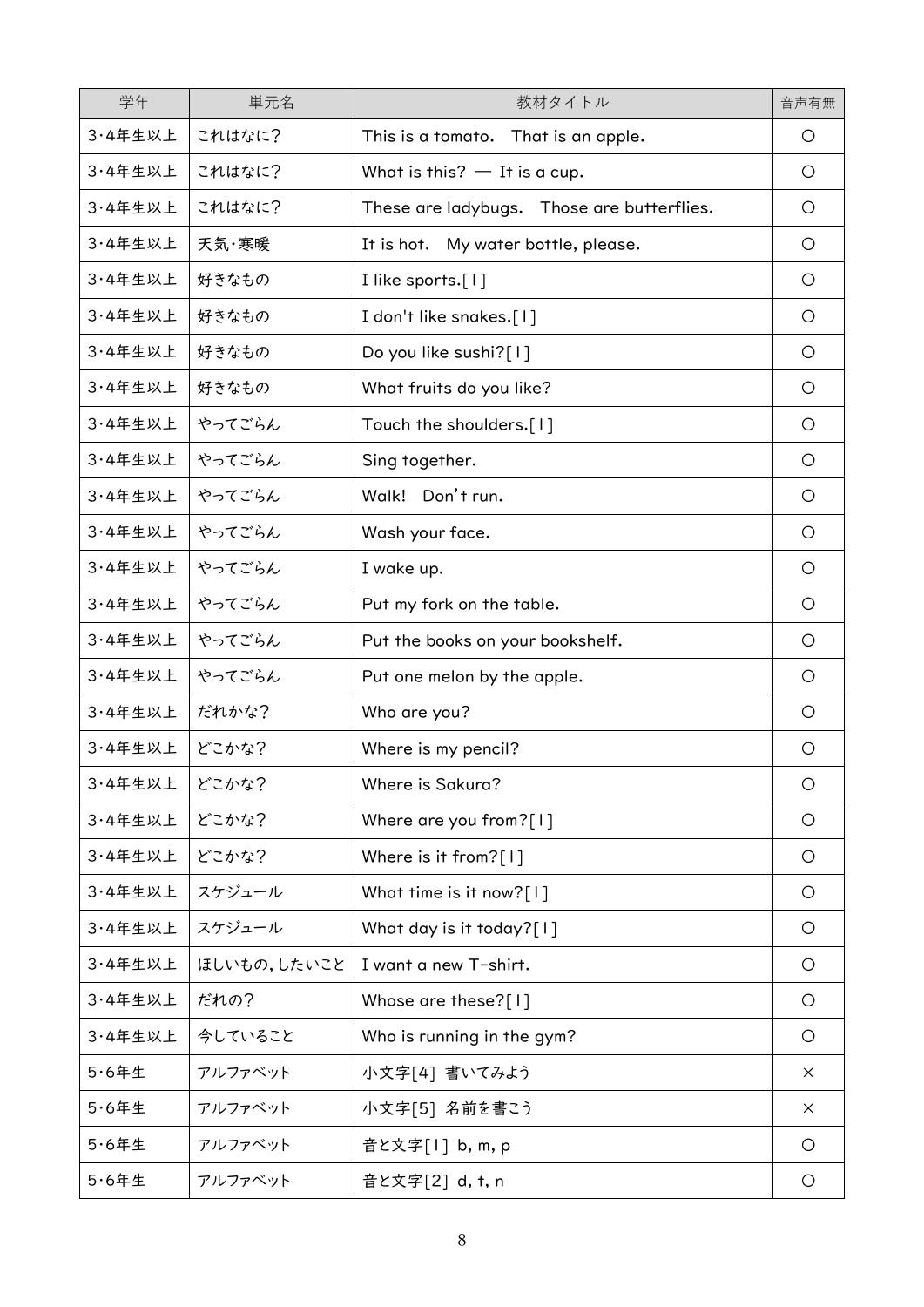| 学年           | 単元名       | 教材タイトル                              | 音声有無       |
|--------------|-----------|-------------------------------------|------------|
| $5.6$ 年生     | アルファベット   | 音と文字[3] c, k, ck, q, g              | $\circ$    |
| $5.6$ 年生     | アルファベット   | 音と文字[4] h, j, y, w                  | $\circ$    |
| $5.6$ 年生     | アルファベット   | 音と文字[5] s, sh, z                    | $\circ$    |
| $5.6$ 年生     | アルファベット   | 音と文字[6] f, v                        | $\circ$    |
| $5.6$ 年生     | アルファベット   | 音と文字[7] I, r                        | $\circ$    |
| $5.6$ 年生     | アルファベット   | 音と文字[8] ch, th (無声音)                | $\circ$    |
| $5.6$ 年生     | アルファベット   | 音と文字[9] wh, th (有声音)                | $\circ$    |
| $5.6$ 年生     | アルファベット   | 音と文字[10] a, e, i, o, u              | $\circ$    |
| $5.6$ 年生     | あいさつ・自己紹介 | Good morning.[2]                    | $\times$   |
| $5.6$ 年生     | あいさつ・自己紹介 | I'm Yuki. Nice to meet you.[2]      | $\circ$    |
| $5.6$ 年生     | あいさつ・自己紹介 | How are you?[2]                     | $\circ$    |
| $5.64 \pm 1$ | あいさつ・自己紹介 | How old are you?                    | $\circ$    |
| $5.6$ 年生     | あいさつ・自己紹介 | How old is she?                     | $\circ$    |
| $5.6$ 年生     | あいさつ・自己紹介 | How do you spell your name?[1]      | $\circ$    |
| $5.6$ 年生     | あいさつ・自己紹介 | How do you spell your name?[2]      | $\circ$    |
| $5.6$ 年生     | いくつ?      | ~ 0の数(読む・書く)                        | $\times$   |
| $5.6$ 年生     | いくつ?      | ~ 00の数[2]                           | $\circ$    |
| $5.6$ 年生     | いくつ?      | How much is the pizza?/100 以上の数[1]  | $\circ$    |
| $5.6$ 年生     | いくつ?      | How much is the banana?/100 以上の数[2] | $\bigcirc$ |
| $5.6$ 年生     | 色·形       | This is my pencil case. It's blue.  | $\circ$    |
| $5.6$ 年生     | 色・形       | 色を表す単語                              | $\times$   |
| $5.6$ 年生     | 色・形       | 形を表す単語                              | $\times$   |
| $5.6$ 年生     | 色・形       | What shape is this?                 | $\circ$    |
| $5.6$ 年生     | 色・形       | What is red?[2]                     | $\circ$    |
| $5.6$ 年生     | これはなに?    | This is me.                         | $\circ$    |
| $5.6$ 年生     | これはなに?    | This is my family.                  | $\circ$    |
| $5.6$ 年生     | これはなに?    | This is my treasure.                | $\circ$    |
| $5.6$ 年生     | これはなに?    | That is my pet.                     | $\circ$    |
| $5.6$ 年生     | これはなに?    | What is that? $-$ It is a giraffe.  | $\circ$    |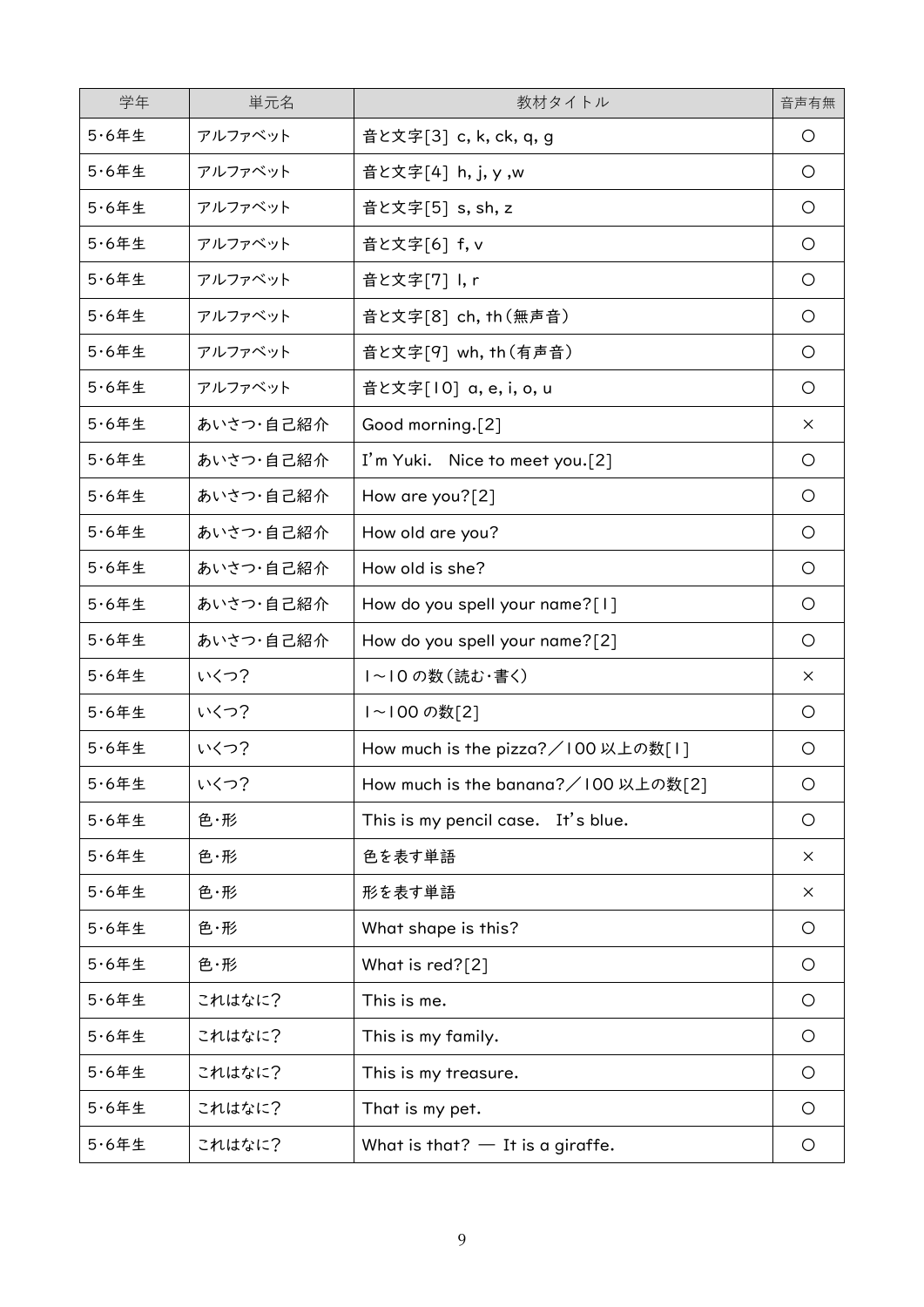| 学年       | 単元名         | 教材タイトル                                            | 音声有無    |
|----------|-------------|---------------------------------------------------|---------|
| $5.6$ 年生 | これはなに?      | These are red watermelons. Those are<br>cabbages. | O       |
| $5.6$ 年生 | 持ち物,家族,ペット  | I have a book.                                    | $\circ$ |
| $5.6$ 年生 | 持ち物,家族,ペット  | I have three pencils.                             | O       |
| $5.6$ 年生 | 持ち物,家族,ペット  | I have two sisters.                               | $\circ$ |
| $5.6$ 年生 | 持ち物,家族,ペット  | Do you have a sister?                             | $\circ$ |
| $5.6$ 年生 | 持ち物,家族,ペット  | I have a dog.                                     | $\circ$ |
| $5.6$ 年生 | 持ち物,家族,ペット  | Do you have a dog?                                | $\circ$ |
| $5.6$ 年生 | 持ち物,家族,ペット  | Do you have a notebook?[1]                        | $\circ$ |
| $5.6$ 年生 | 持ち物,家族,ペット  | Do you have a notebook?[2]                        | $\circ$ |
| $5.6$ 年生 | 持ち物,家族,ペット  | What do you have?[1]                              | $\circ$ |
| $5.6$ 年生 | 持ち物,家族,ペット  | What do you have?[2]                              | O       |
| $5.6$ 年生 | 天気・寒暖       | How is the weather?[1]                            | $\circ$ |
| $5.6$ 年生 | 天気・寒暖       | How is the weather?[2]                            | $\circ$ |
| $5.6$ 年生 | 天気・寒暖       | It is sunny. Let's play soccer.[1]                | O       |
| $5.6$ 年生 | 天気・寒暖       | It is sunny. Let's play soccer.[2]                | $\circ$ |
| $5.6$ 年生 | 天気・寒暖       | It's hot. Put on your hat.                        | $\circ$ |
| $5.6$ 年生 | 好きなもの       | I like sports.[2]                                 | $\circ$ |
| $5.6$ 年生 | 好きなもの       | I don't like snakes.[2]                           | O       |
| $5.6$ 年生 | 好きなもの       | Do you like sushi?[2]                             | $\circ$ |
| $5.6$ 年生 | 好きなもの       | What season do you like?                          | O       |
| $5.6$ 年生 | やってごらん      | Touch the shoulders.[2]                           | $\circ$ |
| $5.6$ 年生 | やってごらん      | Touch the shoulders.[3]                           | $\circ$ |
| $5.6$ 年生 | やってごらん      | Ride a bike.                                      | $\circ$ |
| $5.6$ 年生 | やってごらん      | Put a rectangle on the square.                    | $\circ$ |
| $5.6$ 年生 | できること,得意なこと | I can fly. I can't jump.[1]                       | $\circ$ |
| $5.6$ 年生 | できること,得意なこと | I can fly.<br>$I$ can't jump. $[2]$               | $\circ$ |
| $5.6$ 年生 | できること,得意なこと | Can you play the recorder?[1]                     | $\circ$ |
| $5.6$ 年生 | できること,得意なこと | Can you play the recorder?[2]                     | $\circ$ |
| $5.6$ 年生 | できること,得意なこと | She can play tennis very well.[1]                 | $\circ$ |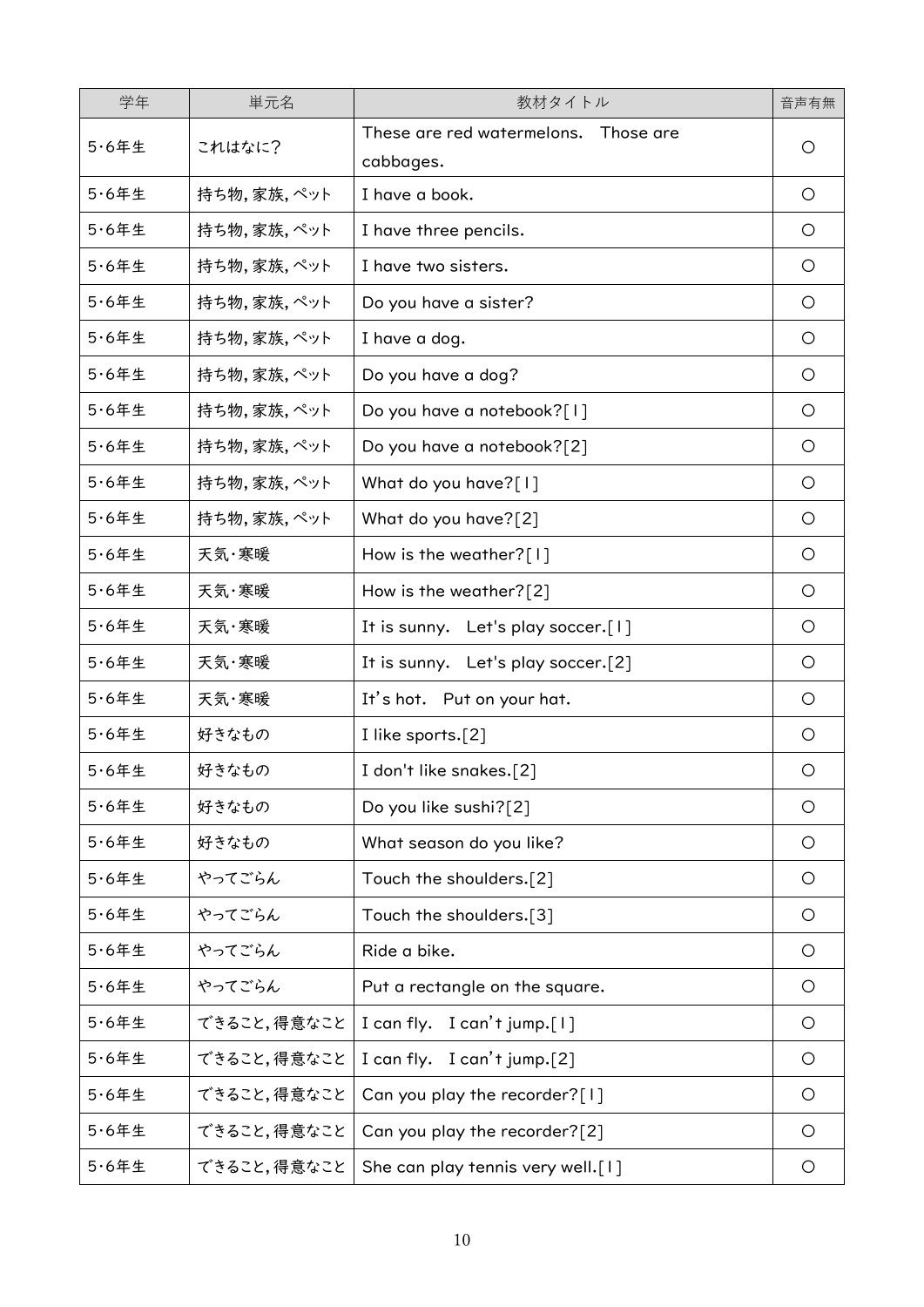| 学年       | 単元名         | 教材タイトル                                              | 音声有無       |
|----------|-------------|-----------------------------------------------------|------------|
| $5.6$ 年生 | できること,得意なこと | She can play tennis very well.[2]                   | O          |
| $5.6$ 年生 | だれかな?       | Who am I?                                           | O          |
| $5.6$ 年生 | だれかな?       | Who is this?[1]                                     | $\circ$    |
| $5.6$ 年生 | だれかな?       | Who is this?[2]                                     | $\circ$    |
| $5.6$ 年生 | だれかな?       | Who likes bananas?                                  | $\circ$    |
| $5.6$ 年生 | だれかな?       | Who can run fast?                                   | $\circ$    |
| $5.6$ 年生 | どこかな?       | Where do you live?                                  | O          |
| $5.6$ 年生 | どこかな?       | It lives in Africa.                                 | $\circ$    |
| $5.6$ 年生 | どこかな?       | Where is Sakurajima?                                | $\circ$    |
| $5.6$ 年生 | どこかな?       | Where are you from? $[2]$ / Where is it from? $[2]$ | O          |
| $5.6$ 年生 | スケジュール      | What time is it now?[2]                             | $\circ$    |
| $5.6$ 年生 | スケジュール      | I get up at six thirty.                             | $\circ$    |
| $5.6$ 年生 | スケジュール      | What time do you usually eat breakfast?             | $\circ$    |
| $5.6$ 年生 | スケジュール      | What day is it today?[2]                            | $\circ$    |
| $5.6$ 年生 | スケジュール      | What do you do on Sunday?                           | $\circ$    |
| $5.6$ 年生 | スケジュール      | I study English on Monday and Thursday.             | $\circ$    |
| $5.6$ 年生 | 日付/いつ?      | 序数,月[1]                                             | $\circ$    |
| $5.6$ 年生 | 日付/いつ?      | 序数,月[2]                                             | O          |
| $5.6$ 年生 | 日付/いつ?      | 序数,月[3]                                             | $\circ$    |
| $5.6$ 年生 | 日付/いつ?      | 序数,月[4]                                             | $\circ$    |
| $5.6$ 年生 | 日付/いつ?      | 序数,月[5]/祝日·行事[1]                                    | $\bigcirc$ |
| $5.6$ 年生 | 日付/いつ?      | 序数,月[6]/祝日·行事[2]                                    | $\circ$    |
| $5.6$ 年生 | 日付/いつ?      | 序数,月[7]/祝日·行事[3]                                    | $\circ$    |
| $5.6$ 年生 | 日付/いつ?      | When do you want to go? $\sqrt{}$ in, on            | $\circ$    |
| $5.6$ 年生 | 日付/いつ?      | When can I swim? $\angle$ before, after             | $\circ$    |
| $5.6$ 年生 | ほしいもの,したいこと | I want a dog as a pet.                              | $\circ$    |
| $5.6$ 年生 | ほしいもの,したいこと | What do you want?                                   | $\circ$    |
| $5.6$ 年生 | ほしいもの,したいこと | What food do you want?                              | $\circ$    |
| $5.6$ 年生 | ほしいもの,したいこと | I want to go to Australia.[1]                       | O          |
| $5.6$ 年生 | ほしいもの,したいこと | I want to go to Australia.[2]                       | O          |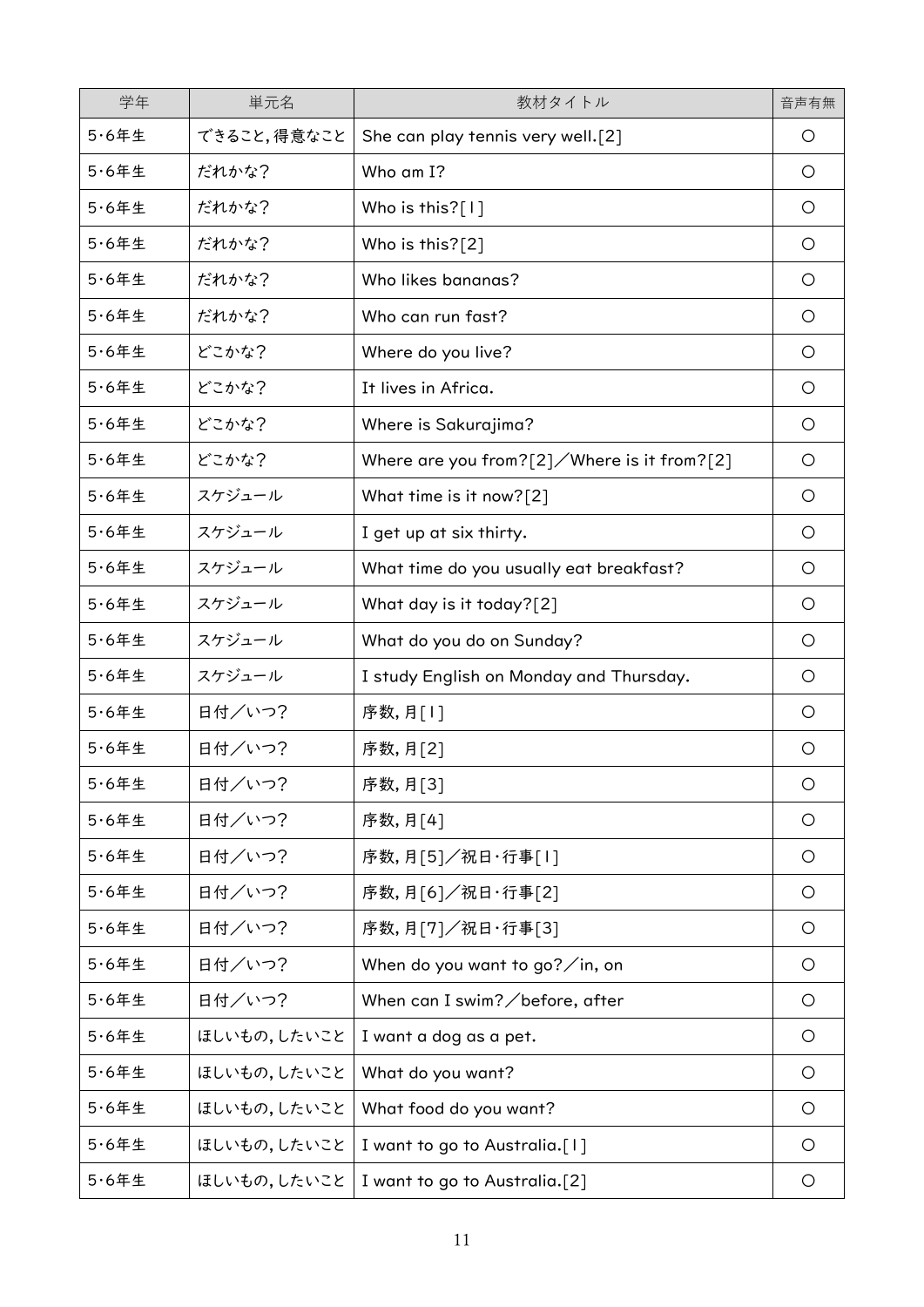| 学年           | 単元名         | 教材タイトル                                                                    | 音声有無       |
|--------------|-------------|---------------------------------------------------------------------------|------------|
| $5.6$ 年生     | ほしいもの,したいこと | Where do you want to go?[1]                                               | O          |
| $5.6$ 年生     | ほしいもの,したいこと | Where do you want to go?[2]                                               | $\bigcirc$ |
| $5.6$ 年生     | ほしいもの,したいこと | What do you want to do?[1]                                                | $\circ$    |
| $5.6$ 年生     | ほしいもの,したいこと | What do you want to do?[2]                                                | $\circ$    |
| $5.6$ 年生     | だれの?        | Whose puppy is this?[1]                                                   | $\circ$    |
| $5.6$ 年生     | だれの?        | Whose puppy is this?[2]                                                   | $\circ$    |
| $5.6$ 年生     | だれの?        | Whose are these?[2]                                                       | $\circ$    |
| $5.6$ 年生     | どちら?        | Which is Hikaru?/形容詞[1]                                                   | $\circ$    |
| $5.6$ 年生     | どちら?        | Which is your pencil?/形容詞[2]                                              | $\circ$    |
| $5.6$ 年生     | どちら?        | Which is longer? $\angle$ Which is the longest?                           | $\circ$    |
| $5.6$ 年生     | どちら?        | Which pencils are longer? $\swarrow$ Which river is the<br>longest?       | O          |
| $5.6$ 年生     | どちら?        | Which do you like better, soup or salad?[1]                               | O          |
| $5.6$ 年生     | どちら?        | Which do you like better, soup or salad? $[2]$<br>Which do you like best? | O          |
| $5.6$ 年生     | どちら?        | Which do you want?[1]                                                     | O          |
| $5.6$ 年生     | どちら?        | Which do you want?[2]                                                     | $\circ$    |
| $5.6$ 年生     | 今していること     | We are studying English.                                                  | $\circ$    |
| $5.6$ 年生     | 今していること     | Where are you going?[1]                                                   | O          |
| $5.6$ 年生     | 今していること     | Where are you going?[2]                                                   | $\circ$    |
| $5.64 \pm 1$ | 今していること     | What are you doing?[1]                                                    | $\circ$    |
| $5.6$ 年生     | 今していること     | What are you doing?[2]                                                    | $\circ$    |
| 6年生          | ほしいもの,したいこと | I want to join the science club.                                          | $\circ$    |
| 6年生          | ほしいもの,したいこと | What club do you want to join?                                            | $\circ$    |
| 6年生          | ほしいもの,したいこと | I want to be a soccer player.                                             | $\circ$    |
| 6年生          | ほしいもの,したいこと | What do you want to be in the future?                                     | $\circ$    |
| 6年生          | 過去のこと       | It was white before.[1]                                                   | $\circ$    |
| 6年生          | 過去のこと       | It was white before.[2]                                                   | $\circ$    |
| 6年生          | 過去のこと       | It was white before.[3]                                                   | $\circ$    |
| 6年生          | 過去のこと       | Did you have a banana this morning?                                       | $\circ$    |
| 6年生          | 過去のこと       | I had a banana this morning.                                              | $\times$   |